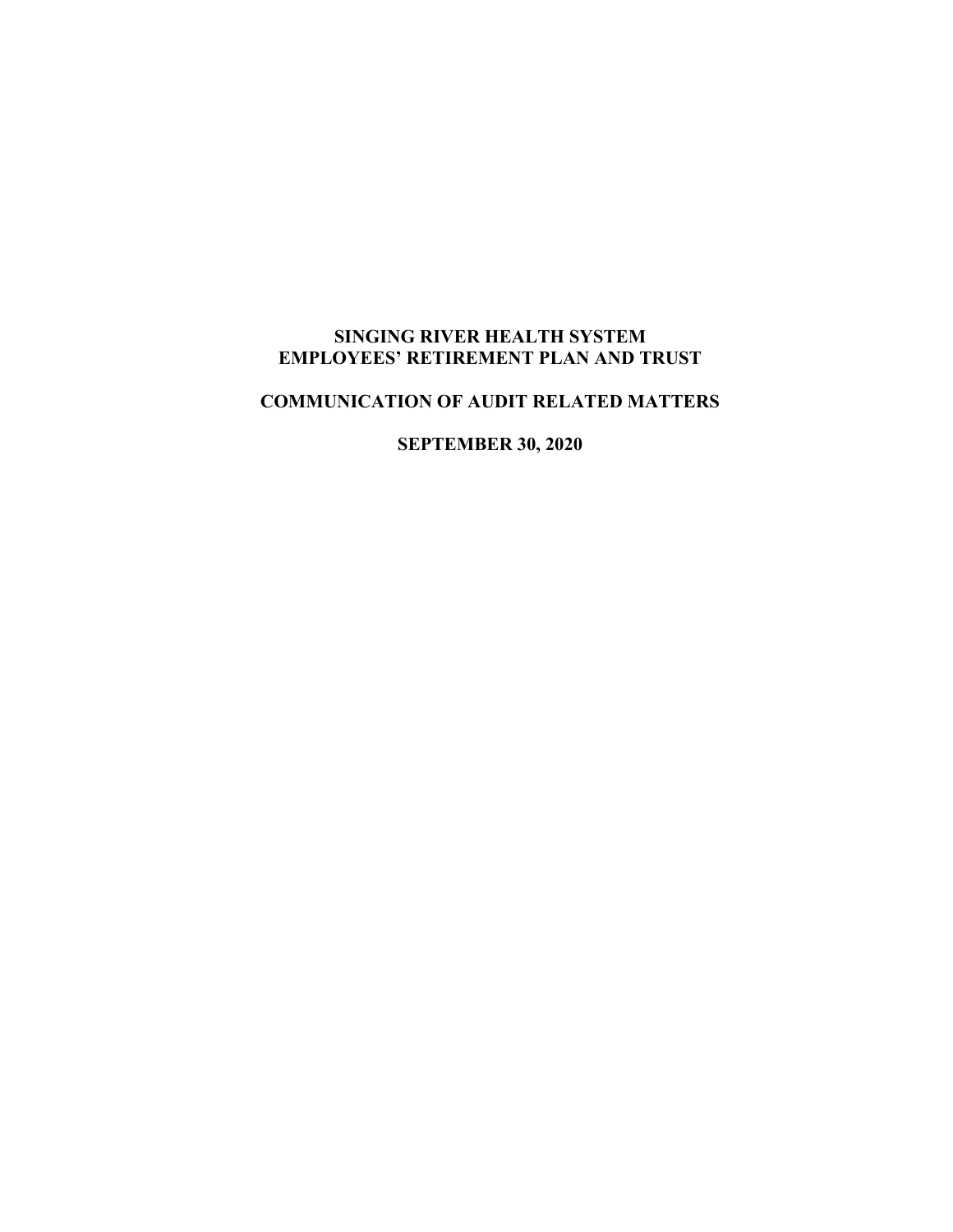

2005 West Broadway, Suite 100, Columbia, MO 65203 OFFICE (573) 442-6171 FAX (573) 777-7800 3220 West Edgewood, Suite E, Jefferson City, MO 65109 OFFICE (573) 635-6196 FAX (573) 644-7240

www.williamskeepers.com

February 9, 2022

To the Special Fiduciary of the Singing River Health System Employees' Retirement Plan and Trust

We have audited the financial statements of the Singing River Health System Employees' Retirement Plan and Trust (the Plan) for the year ended September 30, 2020. Professional standards require that we provide you with information about our responsibilities under generally accepted auditing standards, as well as certain information related to the planned scope and timing of our audit. Professional standards also require that we communicate to you the following information related to our audit.

## Our Responsibility under U.S. Generally Accepted Auditing Standards

As stated in our engagement letter dated June 29, 2021, our responsibility, as described by professional standards, is to express an opinion about whether the financial statements prepared by management with your oversight are fairly presented, in all material respects, in conformity with U.S. generally accepted accounting principles. Our audit of the financial statements does not relieve you or management of your responsibilities.

Our responsibility is to plan and perform the audit to obtain reasonable, but not absolute, assurance that the financial statements are free of material misstatement. As part of our audit, we considered the internal control of the Plan. Such considerations were solely for the purpose of determining our audit procedures and not to provide any assurance concerning such internal control.

## Planned Scope, Timing of the Audit, and Other

An audit includes examining, on a test basis, evidence supporting the amounts and disclosures in the financial statements; therefore, our audit involved judgment about the number of transactions to be examined and the areas to be tested.

Our audit included obtaining an understanding of the Plan and its environment, including internal control, sufficient to assess the risks of material misstatement of the financial statements and to design the nature, timing, and extent of further audit procedures. Material misstatements may result from (1) errors, (2) fraudulent financial reporting, (3) misappropriation of assets, or (4) violations of laws or governmental regulations that are attributable to the Plan or to acts by management or employees acting on behalf of the Plan.

We performed the audit according to the planned scope and timing previously communicated in our engagement letter dated June 29, 2021.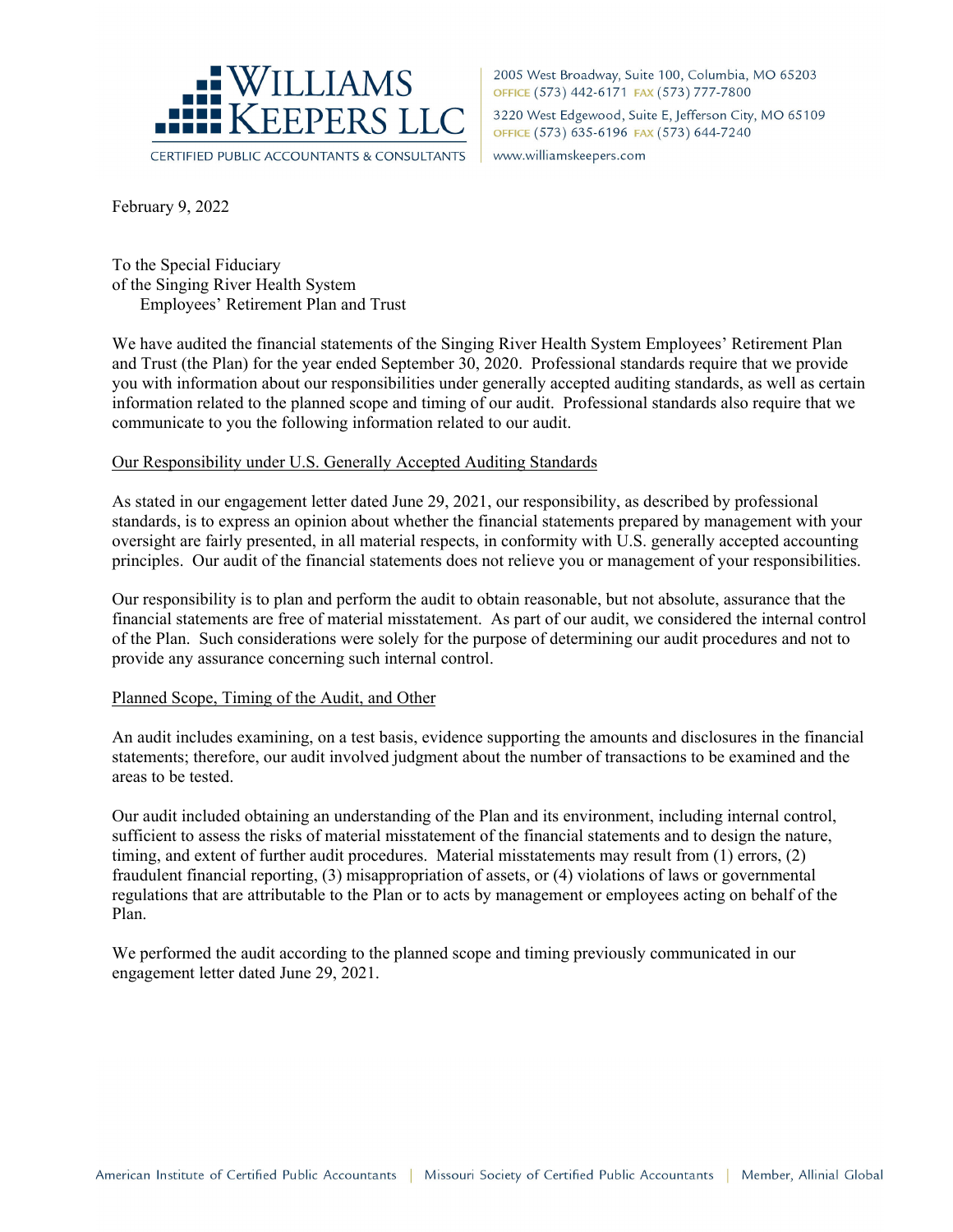# Significant Audit Matters

## *Qualitative Aspects of Accounting Practices*

Management is responsible for the selection and use of appropriate accounting policies. The significant accounting policies used by the Plan are described in the Note 2 to the financial statements. No new accounting policies were adopted, and the application of existing policies was not changed during fiscal year 2020. We noted no transactions entered into by the Plan during the year for which there is a lack of authoritative guidance or consensus. All significant transactions have been recognized in the financial statements in the proper period.

Accounting estimates are an integral part of the financial statements prepared by management and are based on management's knowledge and experience about past and current events and assumptions about future events. Certain accounting estimates are particularly sensitive because of their significance to the financial statements and because of the possibility that future events affecting them may differ significantly from those expected. The most sensitive estimates affecting the financial statements were the fair value of investments (particularly alternative investments), the settlement contribution receivable, and actuarial information presented in the note disclosures and in the required supplementary information.

Management's estimate of the fair value of investments is based on input from outside investment managers, consultants, and general economic conditions. The settlement contribution receivable is calculated using the net present value of the original settlement. The actuarial information presented in the note disclosures and in the required supplementary information is based on actuarial methods and assumptions determined by the Plan in consultation with the actuary. We evaluated the key factors and assumptions used to develop those estimates in determining that they are reasonable in relation to the financial statements taken as a whole.

Certain financial statement disclosures are particularly sensitive because of their significance to the financial statement users. The most sensitive disclosures affecting the financial statements are those pertaining to investments and funded status of the plan.

The financial statement disclosures are neutral, consistent, and clear.

## *Difficulties Encountered in Performing the Audit*

We encountered no difficulties in dealing with management in performing and completing our audit.

#### *Corrected and Uncorrected Misstatements*

Professional standards require us to accumulate all misstatements identified during the audit, other than those that are trivial, and communicate them to the appropriate level of management. We did not propose any adjustments to the financial statements for the year ended September 30, 2020.

#### *Disagreements with Management*

For the purposes of this letter, a disagreement with management is disagreement on a financial accounting, reporting, or auditing matter, whether or not resolved to our satisfaction, that could be significant to the financial statements or the auditor's report. We are pleased to report that no such disagreements arose during the course of our audit.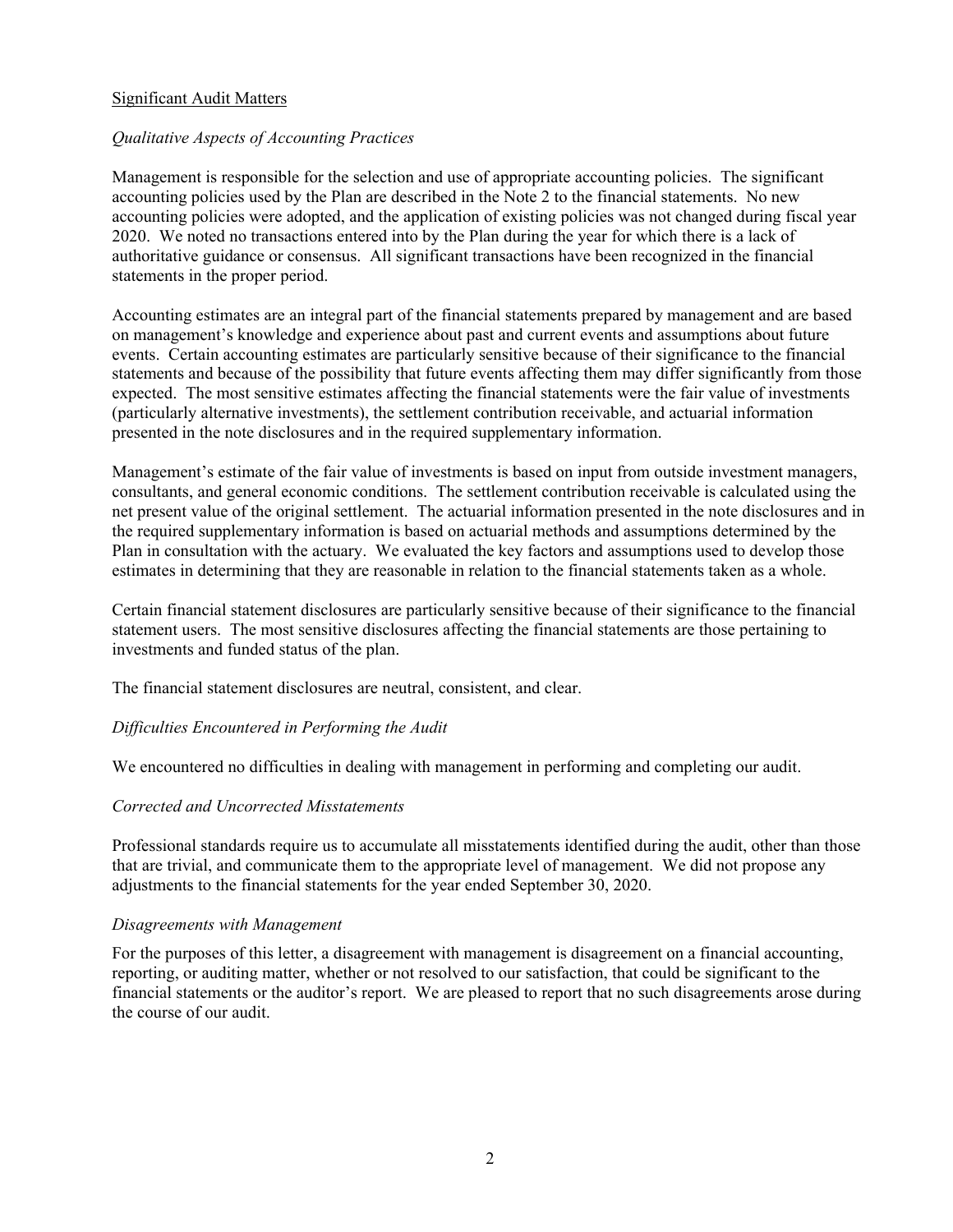## *Management Representations*

We have requested certain representations from management that are included in the management representation letter dated February 9, 2022.

## *Management Consultations with Other Independent Accountants*

In some cases, management may decide to consult with other accountants about auditing and accounting matters, similar to obtaining a "second opinion" on certain situations. If a consultation involves application of an accounting principle to the organization's financial statements or a determination of the type of auditor's opinion that may be expressed on those statements, our professional standards require the consulting accountant to check with us to determine that the consultant has all the relevant facts. To our knowledge, there were no such consultations with other accountants.

## *Other Audit Findings or Issues*

We generally discuss a variety of matters, including the application of accounting principles and auditing standards, with management each year prior to retention as the Plan's auditors. However, these discussions occurred in the normal course of our professional relationship and our responses were not a condition to our retention.

## Other Matters

We applied certain limited procedures to the schedules of changes in the net pension liability and related ratios, employer contributions, and investment returns, which are required supplementary information (RSI) that supplements the financial statements. Our procedures consisted of inquiries of management regarding the methods of preparing the information and comparing the information for consistency with management's responses to our inquiries, the financial statements, and other knowledge we obtained during our audit of the financial statements. We did not audit the RSI and do not express an opinion or provide any assurance on the RSI.

#### Internal Control

In planning and performing our audit of the financial statements of the Plan as of and for the year ended September 30, 2020, in accordance with U.S. generally accepted auditing standards, we considered the Plan's internal control over financial reporting (internal control) as a basis for designing auditing procedures that are appropriate in the circumstances for the purpose of expressing our opinion on the financial statements, but not for the purpose of expressing an opinion on the effectiveness of the Plan's internal control. Accordingly, we do not express an opinion on the effectiveness of the Plan's internal control.

A *deficiency in internal control* exists when the design or operation of a control does not allow management or employees, in the normal course of performing their assigned functions, to prevent, or detect and correct, misstatements on a timely basis. A *material weakness* is a deficiency, or a combination of deficiencies, in internal control such that there is a reasonable possibility that a material misstatement of the Plan's financial statements will not be prevented, or detected and corrected, on a timely basis.

Our consideration of internal control was for the limited purpose described in the first paragraph of this section and was not designed to identify all deficiencies in internal control that might be material weaknesses. In addition, because of inherent limitations in internal control, including the possibility of management override of controls, misstatements due to error or fraud may occur and not be detected by such controls. Given these limitations during our audit, we did not identify any deficiencies in internal control that we consider to be material weaknesses. However, material weaknesses may exist that have not been identified.